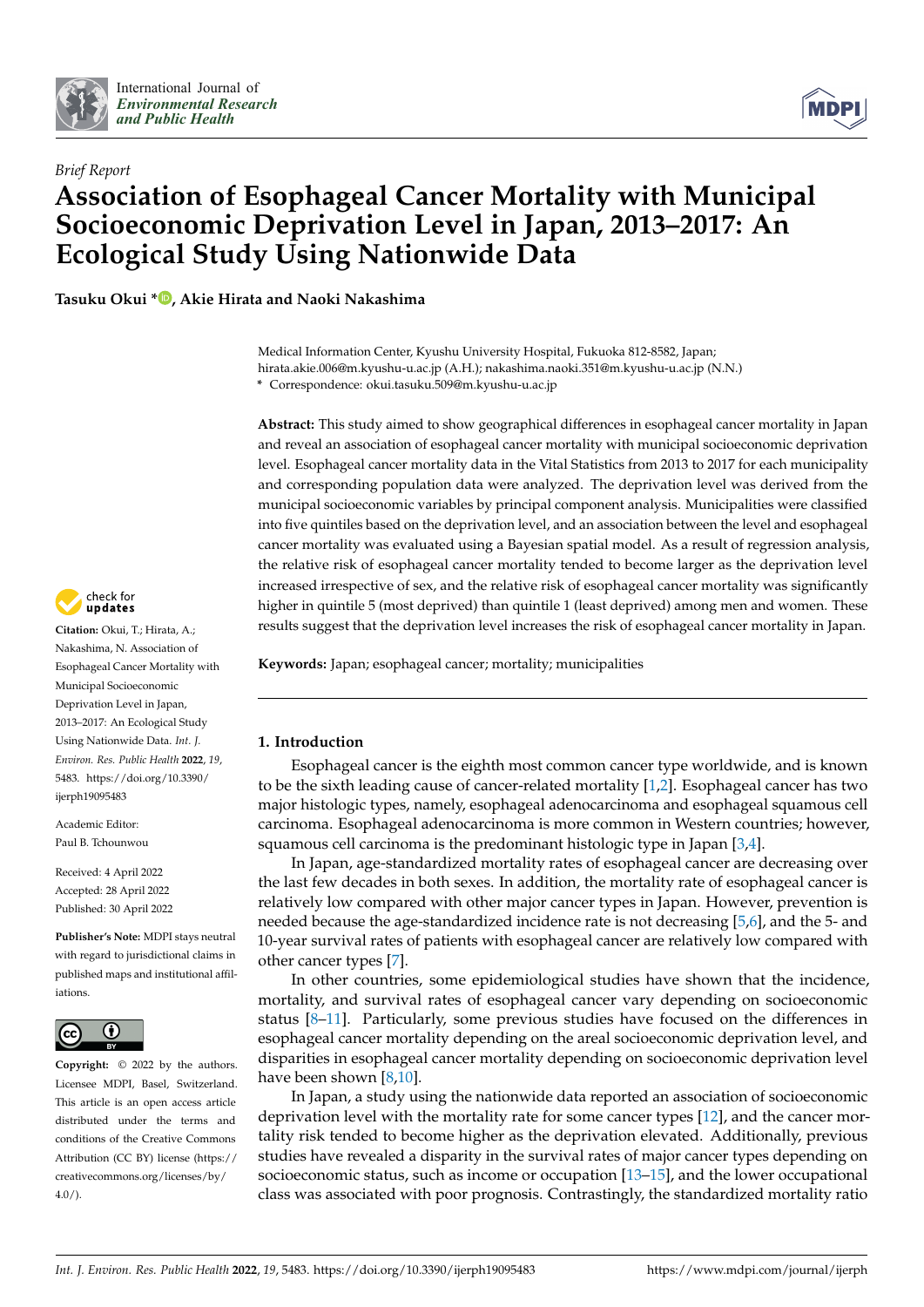(SMR) of major types of cancer tended to be low in areas where the socioeconomic position was low among women [\[16\]](#page-7-13). Therefore, the relationship between socioeconomic status and cancer mortality varies depending on socioeconomic status indicators in Japan. In contrast, few previous studies investigated an association of mortality with socioeconomic status or socioeconomic deprivation level for esophageal cancer in Japan. Only one case–control study investigated the association [\[17\]](#page-7-14), and to our knowledge, no study has investigated the association of municipal deprivation socioeconomic level with mortality using the nationwide statistical data. Moreover, the difference in the SMR for esophageal cancer has not been revealed using municipal-level data in Japan, and areas with high SMR are unknown.

This study aimed to reveal the association of esophageal cancer mortality with a municipal socioeconomic deprivation level in Japan using recent Vital Statistics. Specifically, the municipal socioeconomic deprivation level from municipal socioeconomic characteristics was derived by principal component analysis, and an association of esophageal cancer mortality with the deprivation level was shown by a Bayesian spatial model.

Data used in this study were shown in the Materials and Methods section. Additionally, the process of deriving the municipal socioeconomic deprivation level and statistical analysis methods used for investigating the association were explained. The Results section showed geographical differences in SMR for esophageal mortality in Japan and the results of the Bayesian spatial model. The Discussion presents possible reasons for the association of esophageal cancer mortality with the deprivation level and study implications and limitations.

## **2. Materials and Methods**

Mortality data of esophageal cancer obtained from the Vital Statistics in Japan from 2013 to 2017 for each municipality were analyzed [\[18\]](#page-7-15). Individuals diagnosed with C15 (International Classification of Diseases,  $10<sup>th</sup>$  Revision, codes) corresponding to esophageal cancer were enrolled. Population data of each municipality for the corresponding years were obtained from the survey of the population, demographics, and household number based on the basic resident register [\[19\]](#page-7-16).

To determine the socioeconomic deprivation level, some characteristics of municipalities in 2015 were used. This study used the following data: proportion of fatherless households (Number of fatherless households per number of total households), proportion of low educational level (Number of elementary school graduates and junior high school graduates per number of persons aged 15 years or more), proportion of unemployed persons (Number of unemployed persons per labor force population), taxable income per capita, proportion of divorced persons (Number of divorced persons per total population over 15 years old), proportion of laborers (Number of laborers per labor force population), and proportion of households living in owner-occupied housing (Number of households living in owner-occupied housing per number of total private households). Data except for taxable income were obtained from the Census [\[20](#page-7-17)[,21\]](#page-7-18), and data on taxable income were obtained from the survey on conditions of municipal taxation by the Ministry of Internal Affairs and Communications [\[20\]](#page-7-17). Data on educational level cannot be obtained in the Census in 2015, and we used the data in 2010 for the proportion of low educational level. Map data of Japan were obtained from the digital national land information (administrative area data) published by government and processed by the authors [\[22\]](#page-7-19).

In the statistical analysis, the esophageal mortality rate of all of Japan for each age group were calculated. Using the overall esophageal mortality rates in Japan and age group-specific population for each municipality, the expected esophageal mortality for each municipality was calculated. Then, the SMR of esophageal mortality was calculated. SMR was calculated by empirical Bayes method using DCluster [\(https://cran.r-project.org/](https://cran.r-project.org/web/packages/DCluster/DCluster.pdf) [web/packages/DCluster/DCluster.pdf,](https://cran.r-project.org/web/packages/DCluster/DCluster.pdf) accessed on 29 April 2022) [\[23\]](#page-7-20). The SMR of each municipality was mapped in the map of Japan. In addition, we identified municipalities whose SMRs were particularly high. Moreover, we tested spatial autocorrelation of SMR by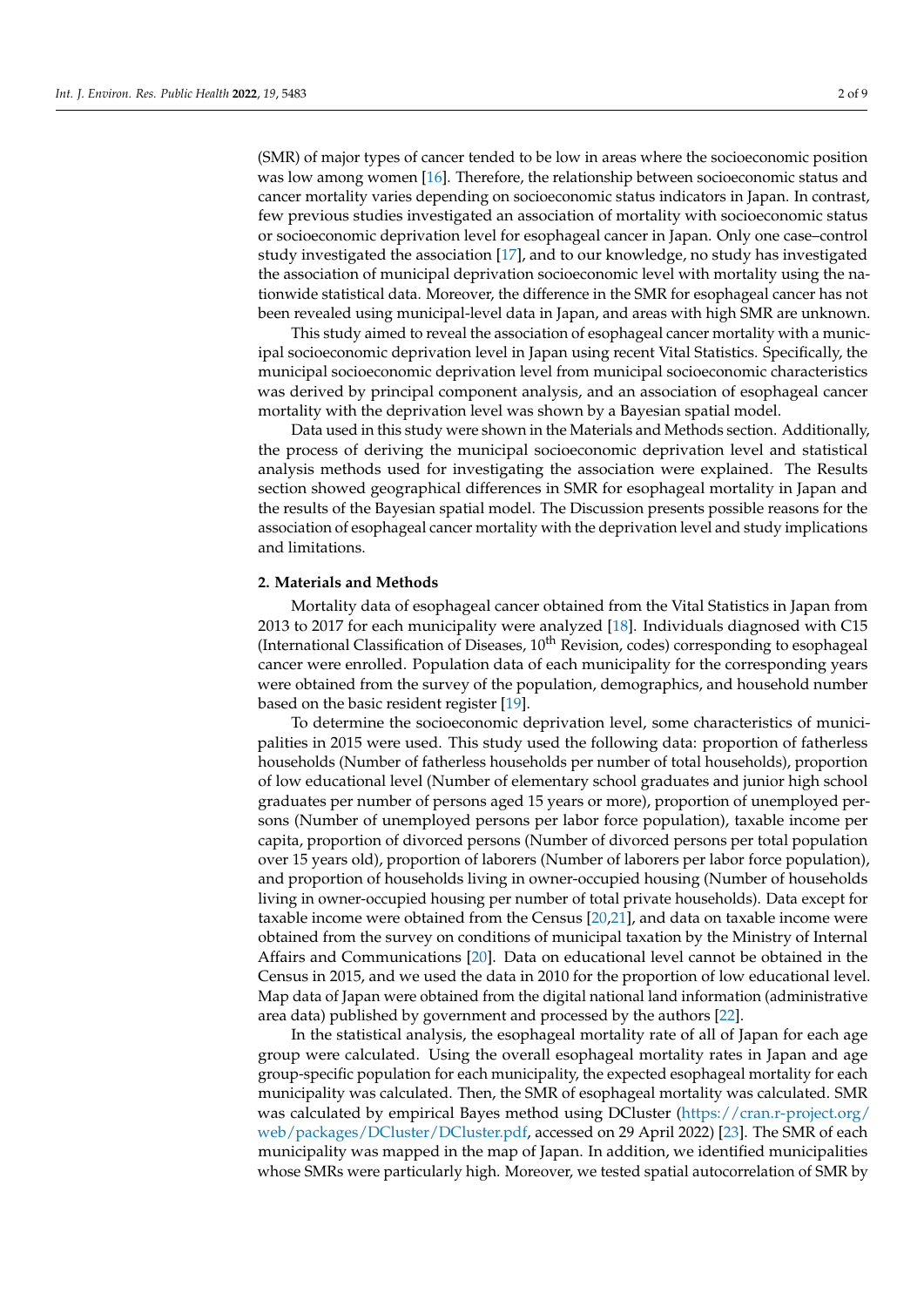Moran's I test using spdep [\(https://cran.r-project.org/web/packages/spdep/spdep.pdf,](https://cran.r-project.org/web/packages/spdep/spdep.pdf) accessed on 29 April 2022).

Areal socioeconomic deprivation level is often derived by summarizing multiple socioeconomic variables [\[24–](#page-7-21)[28\]](#page-8-0), and principal component (PC) analysis is frequently used for the derivation [\[24,](#page-7-21)[25\]](#page-8-1). In a method using PC analysis, socioeconomic variables are summarized into few PCs, and the PC score is used as a socioeconomic deprivation level [\[25\]](#page-8-1). When calculating municipal socioeconomic deprivation level, all the variables were standardized.

Based on municipal socioeconomic deprivation level, we classified municipalities into five quintiles. Then, an ecological study was conducted using each municipality as one observation. Specifically, we used a Bayesian spatial model for investigating an association between municipal deprivation socioeconomic level and esophageal cancer mortality [\[12,](#page-7-10)[29\]](#page-8-2). A Bayesian spatial model with spatial random effects following conditional autoregressive distribution was used in the analysis to consider spatial correlation among municipalities [\[29\]](#page-8-2). The model is called Besag-York-Mollié model [\[30\]](#page-8-3). The observed number of esophageal cancer mortality was supposed to follow the Poisson distribution in the model. Therefore, municipalities who are not adjoining any other municipalities were excluded in the analysis. The observed and expected numbers of esophageal cancer deaths were used as the outcome and offset, respectively, in the Bayesian spatial model. All statistical analyses were conducted using R4.1.3 [\(https://www.R-project.org/,](https://www.R-project.org/) accessed on 29 April 2022).

## **3. Results**

Figure [1](#page-3-0) shows the geographic distribution of the SMR of esophageal cancer for men and women. Municipalities whose SMRs were in 1.05–1.15 or above 1.15 were observed more often in men. Moran's I statistics for men was 0.124 (p value < 0.001) and that for women was 0.097 (p value < 0.001). Therefore, a spatial autocorrelation existed among the SMRs, and a spatial model was suggested to be useful for the association analysis.

Table [1](#page-4-0) shows the top 10 municipalities with high SMR of esophageal cancer. Wards in Tokyo, Osaka city, and Fukuoka city, which are among the most urbanized areas in Japan, appeared in the top 10 municipalities, particularly in women.

Table [2](#page-4-1) shows basic characteristics of municipalities used in the analysis. Overall, 1687 municipalities, which are adjacent to other municipalities, were used in the analysis.

Table [3](#page-4-2) shows the result of the PC analysis. The variable loading indicates a correlation coefficient between each variable and a score of the PC. The proportions of variance explained for the first PC and second PC were particularly large. The first PC can be interpreted the socioeconomic status among individuals because taxable income per capita and the proportion of households living in owner-occupied housing were positively correlated with the score and those of other variables were negatively correlated with the score. The higher the score of the first PC, the higher the level of socioeconomic status among individuals. Therefore, the score of the first PC was used as municipal socioeconomic deprivation level in the following analysis. The score of the first PC is calculated by the following equation, and standardized values are used for all the variables.

Score of the first PC =  $-0.517 \times$  proportion of fatherless households  $-0.110 \times$  proportion of low educational level −0.470 × proportion of unemployed persons +0.293 × taxable income per capita  $-0.591 \times$  proportion of divorced persons  $-0.201 \times$  proportion of laborers  $+0.152 \times$  proportion of households living in owner-occupied housing.

We classified municipalities into five quintiles based on the score of the first PC, and used the quintiles as an explanatory variable in the Bayesian spatial model.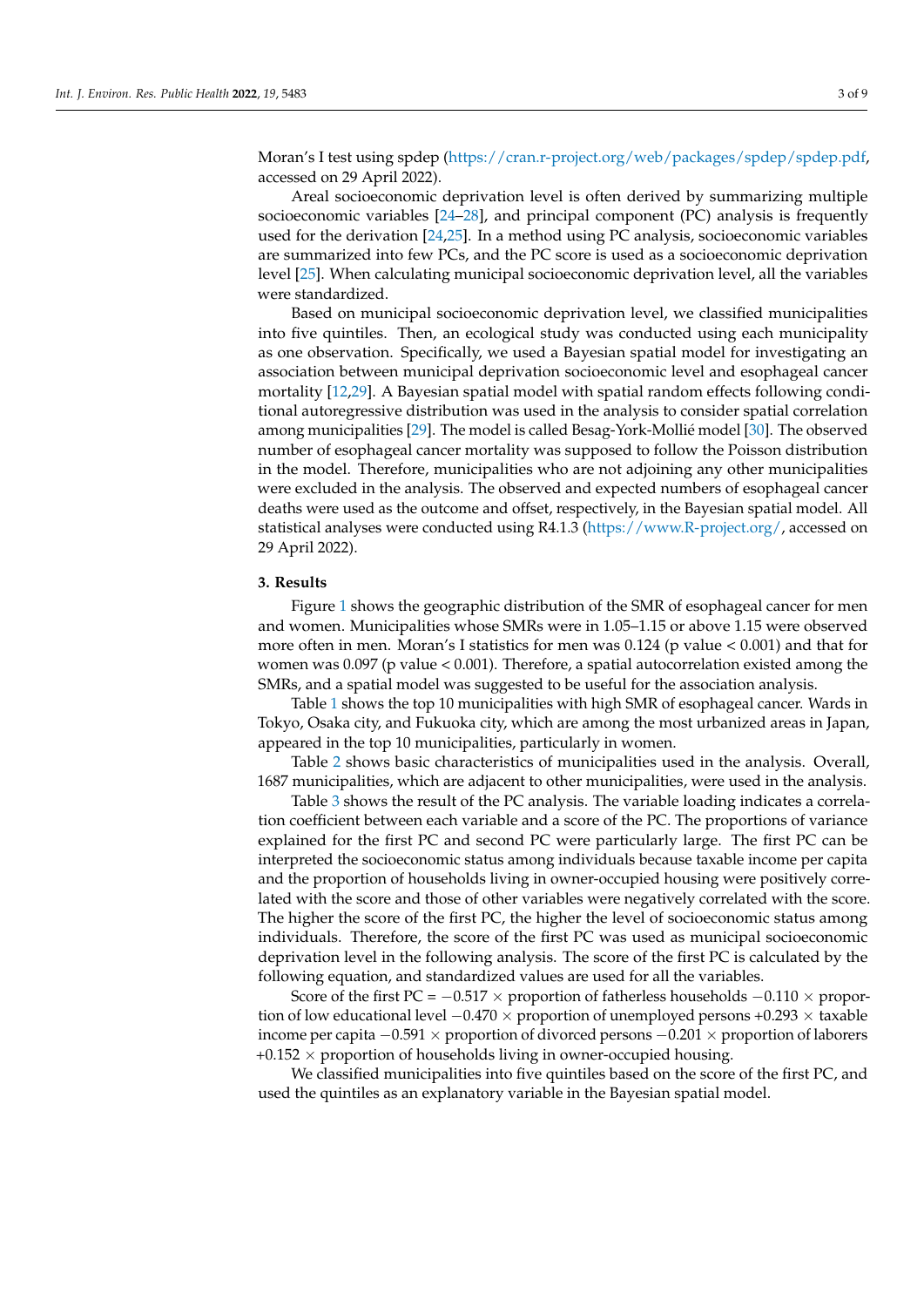

<span id="page-3-0"></span>Figure 1. **Geographic distribution of SMR of SMR of SMRS of SMRS of Geographic map indicates SMRS of mental cancer for men and the right one indicates**  $\mathcal{F}$  **mental cancer those of women. The right one indicates those of Figure 1.** Geographic distribution of SMR of esophageal cancer for men and women. The left map indicates SMRs of men, and the right one indicates those of women.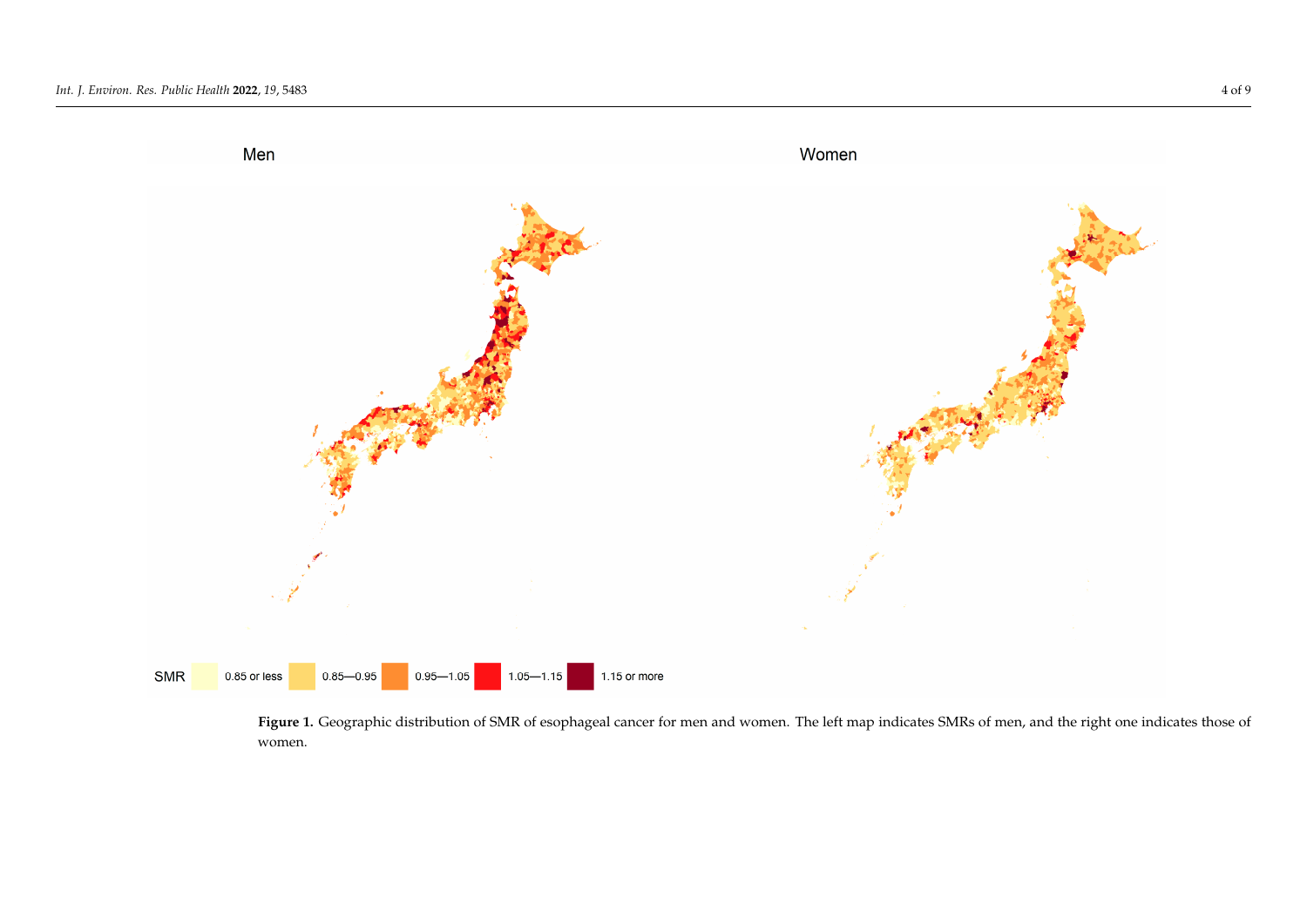| Rank | Men                                           |            | Women                                         |            |
|------|-----------------------------------------------|------------|-----------------------------------------------|------------|
|      | <b>Municipality Name</b><br>(Prefecture Name) | <b>SMR</b> | <b>Municipality Name</b><br>(Prefecture Name) | <b>SMR</b> |
|      | Otaru city (Hokkaido)                         | 1.437      | Arakawa ward (Tokyo)                          | 1.560      |
|      | Taito ward (Tokyo)                            | 1.437      | Osaka city (Osaka)                            | 1.448      |
| 3    | Kita ward (Tokyo)                             | 1.403      | Shinagawa ward (Tokyo)                        | 1.404      |
| 4    | Daisen city (Akita)                           | 1.381      | Odawara city (Kanagawa)                       | 1.379      |
| 5    | Akita city (Akita)                            | 1.373      | Katsushika ward (Tokyo)                       | 1.375      |
| 6    | Nakano ward (Tokyo)                           | 1.333      | Minato ward (Tokyo)                           | 1.365      |
| 7    | Yugawara town (Kanagawa)                      | 1.321      | Nakano ward (Tokyo)                           | 1.351      |
| 8    | Kesenuma city (Miyagi)                        | 1.319      | Suginami ward (Tokyo)                         | 1.344      |
| 9    | Noshiro city (Akita)                          | 1.310      | Fukuoka city (Fukuoka)                        | 1.338      |
| 10   | Joetsu city (Niigata)                         | 1.307      | Nishitokyo city (Tokyo)                       | 1.326      |

<span id="page-4-0"></span>**Table 1.** Top 10 municipalities with high SMR of esophageal cancer.

SMR, standardized mortality ratio.

#### <span id="page-4-1"></span>**Table 2.** Basic characteristics of municipalities used in the analysis.

| <b>Municipal Characteristics</b>                          | Median (Interquartile Range)<br>$(N = 1687)$ |
|-----------------------------------------------------------|----------------------------------------------|
| Proportion of fatherless households                       | $1.4(1.1-1.7)$                               |
| Proportion of divorced persons                            | $5.0(4.3-5.8)$                               |
| Proportion of persons with low educational level          | $22.7(16.3 - 30.4)$                          |
| Proportion of laborers                                    | 7.3(6.5–8.4)                                 |
| Proportion of unemployed persons                          | $3.9(3.3 - 4.7)$                             |
| Taxable income per capita (1000 yen)                      | 1103.3 (931.3-1293.0)                        |
| Proportion of households living in owner-occupied housing | 74.7 (65.8–83.1)                             |
| Male esophageal cancer mortality rate*                    | 15.8 (11.9-20.7)                             |
| Female esophageal cancer mortality rate *                 | $2.5(0.0-4.1)$                               |

\* Number of deaths per 100,000 person-years.

<span id="page-4-2"></span>**Table 3.** Result of the principal component analysis. (Up to the PC 4).

| Variables and variance explained                             | Variable Loadings |                 |                 |                 |
|--------------------------------------------------------------|-------------------|-----------------|-----------------|-----------------|
|                                                              | PC <sub>1</sub>   | PC <sub>2</sub> | PC <sub>3</sub> | PC <sub>4</sub> |
| Proportion of fatherless households                          | $-0.787$          | 0.375           | $-0.110$        | 0.199           |
| Proportion of divorced persons                               | $-0.899$          | 0.088           | 0.119           | 0.194           |
| Proportion of persons with low educational level             | $-0.167$          | $-0.854$        | 0.195           | 0.224           |
| Proportion of laborers                                       | $-0.306$          | $-0.578$        | 0.558           | $-0.450$        |
| Proportion of unemployed persons                             | $-0.715$          | 0.177           | $-0.368$        | $-0.489$        |
| Taxable income per capita                                    | 0.446             | 0.764           | 0.223           | $-0.205$        |
| Proportion of households living in<br>owner-occupied housing | 0.231             | $-0.690$        | $-0.600$        | $-0.120$        |
| Square root of eigenvalue                                    | 1.521             | 1.518           | 0.960           | 0.791           |
| Proportion of variance explained                             | 0.330             | 0.329           | 0.132           | 0.089           |
| Cumulative proportion of variance explained                  | 0.330             | 0.660           | 0.791           | 0.881           |

PC, Principal component.

Table [4](#page-5-0) shows the relative risk and 95% credible interval (CI) of esophageal cancer mortality obtained using the Bayesian spatial model. The analysis was conducted by sex. Quintile 1 is the least deprived municipalities, and their first PC scores were the highest among municipalities. Specifically, the five quintiles were used as a factor variable, and quintile 1 (least deprived) was reference. Therefore, relative risk of each quintile to quintile 1 was calculated. Relative risk that is higher than 1 for certain quintile indicates a higher risk of esophageal cancer mortality of the quintile than quintile 1. The relative risk tended to become larger as the deprivation level increased irrespective of sex, and the relative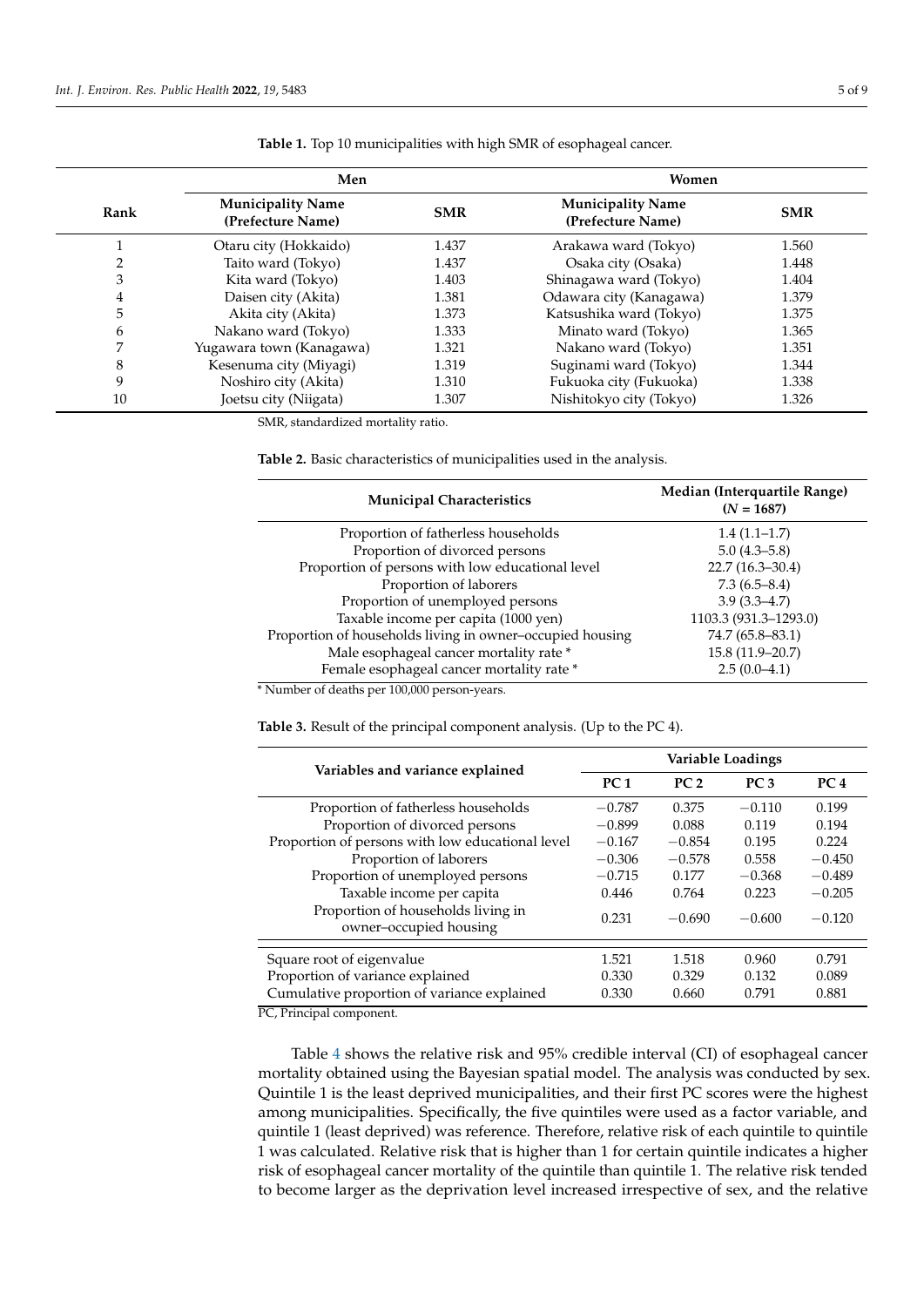risk of esophageal cancer mortality was significantly higher in quintile 5 (most deprived) compared with quintile 1 in males and females.

<span id="page-5-0"></span>**Table 4.** The relative risk (and 95% CI) of esophageal cancer mortality obtained by the Bayesian spatial model.

|                                             | Men                    | Women                  |  |
|---------------------------------------------|------------------------|------------------------|--|
| Quintiles based on the<br>deprivation level | Relative risk (95% CI) | Relative risk (95% CI) |  |
| Quintile 1 (Least derived)                  | Reference              | Reference              |  |
| Ouintile 2                                  | 1.032 (0.989, 1.080)   | 0.979(0.895, 1.074)    |  |
| Ouintile 3                                  | 1.069 (1.023, 1.119)   | $1.062$ (0.970, 1.167) |  |
| Ouintile 4                                  | 1.081 (1.030, 1.140)   | 1.101(0.997, 1.217)    |  |
| Quintile 5 (Most derived)                   | 1.157 (1.095, 1.228)   | 1.269 (1.129, 1.423)   |  |

CI, credible interval; PC, principal component.

## **4. Discussion**

To the best of our knowledge, this is the first study that revealed the geographic distribution of SMR of esophageal cancer in Japan using municipal-level data. Figure [1](#page-3-0) suggested the presence of clusters of municipalities with a high relative risk of mortality, particularly among men, which led us to consider a regression model taking into account the spatial correlation between municipalities. Municipalities whose SMR were high were observed more often in men compared with women. Many municipalities had relatively low mortality of women with esophageal cancer, and we found that differences among municipalities were barely observed in women compared with men. In addition, municipalities with the highest score of PC indicating socioeconomic status among individuals had the lowest risk of esophageal cancer mortality in men and women. Similarly, the SMRs of some wards in Tokyo were particularly high in women. We discussed possible reasons for the association.

The incidence rate of esophageal cancer was possibly different depending on the socioeconomic status of individuals. Major lifestyle-related risk factors for esophageal cancer, particularly for esophageal squamous cell carcinoma, are smoking and alcohol drinking [\[4,](#page-7-3)[31,](#page-8-4)[32\]](#page-8-5). In Japan, the smoking prevalence is higher in persons with low socioeconomic status [\[33\]](#page-8-6). In addition, persons with low educational attainment tended to become problematic heavy alcohol drinkers [\[34\]](#page-8-7). Poor dietary habits are other risk factors, and an epidemiological study in Japan showed that fruit and vegetable consumption reduces the incidence of esophageal squamous cell carcinoma [\[35\]](#page-8-8). In Japan, higher household income and education levels were significantly associated with higher rates of eating vegetables [\[36\]](#page-8-9), and socioeconomic status was shown to be associated with habits of eating vegetables [\[37\]](#page-8-10). Differences in these health behaviors among regions may lead to the variance in the incidence of esophageal cancer.

Moreover, there might be differences in the survival rate of patients with esophageal cancer depending on socioeconomic status of individuals. In other countries, the survival rate of esophageal cancer differed depending on the socioeconomic level [\[9](#page-7-22)[,10\]](#page-7-9). According to a population-based study in France, the reason for the phenomenon is uncertain, but the disparities cannot be explained by factors such as differences in access to care and cancer spread [\[10\]](#page-7-9). A study in China reported that socioeconomic status was associated with health care delay, tumor stage, and treatment modalities [\[38\]](#page-8-11). In Japan, patients with higher income were more often diagnosed with early-stage disease [\[39\]](#page-8-12), and stages at the time of diagnosis for esophageal cancer may differ depending on the socioeconomic deprivation level. In Japan, the participation rate in cancer screening is largely different depending on the socioeconomic status  $[40,41]$  $[40,41]$ , and higher income is related to a higher rate of health service utilization [\[42,](#page-8-15)[43\]](#page-8-16).

The SMRs of urbanized areas were particularly high in women. The relationship between esophageal cancer and urbanization varies depending on the country. A higher in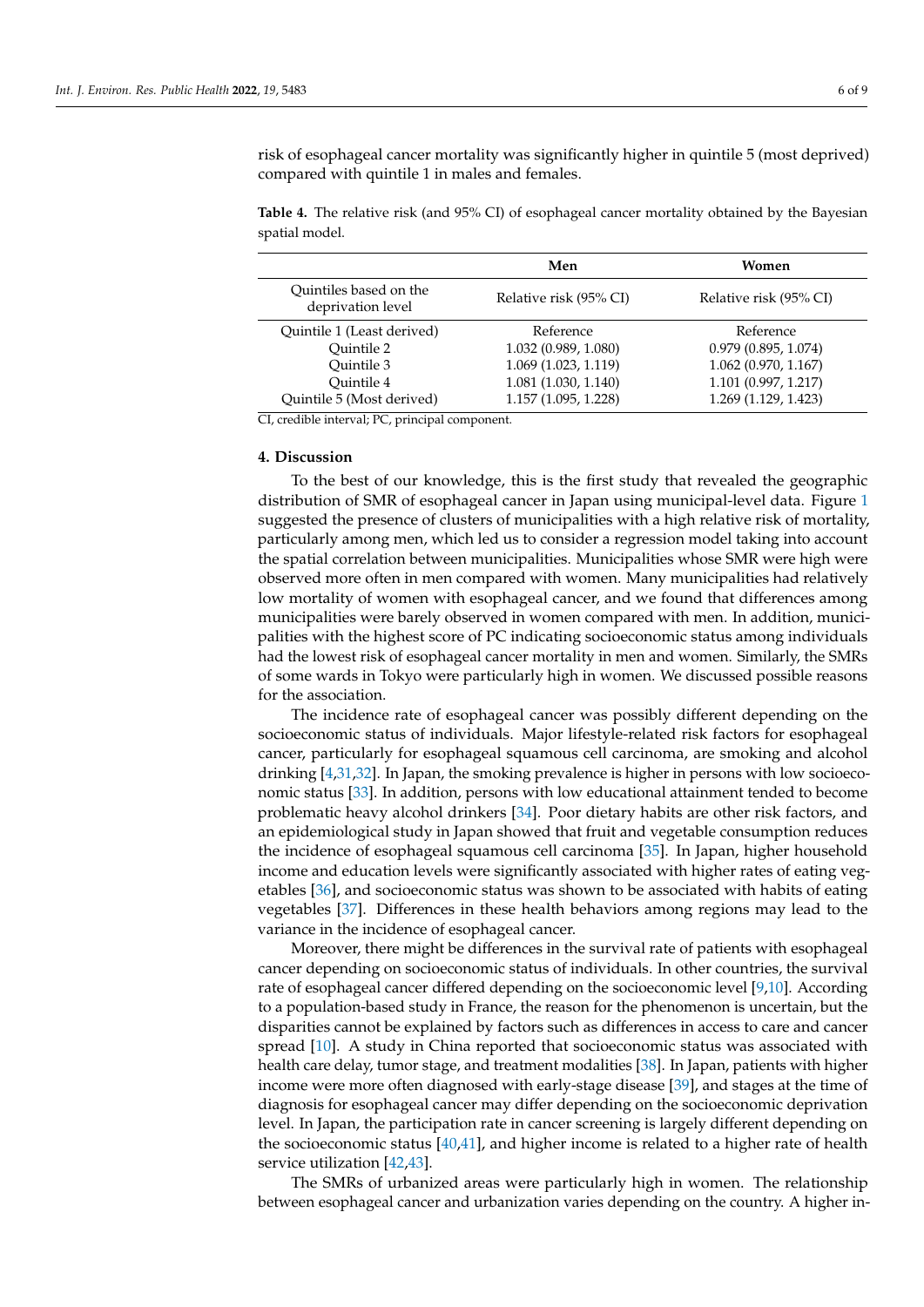cidence and mortality of esophageal cancer in rural areas than urban areas have been shown in China [\[8](#page-7-7)[,44\]](#page-8-17), and regional differences in factors (e.g., educational level, smoking and drinking habits, and water pollution) are possible reasons. In Japan, smoking prevalence in older birth cohorts is higher in urban areas than nonurban areas for women [\[45\]](#page-8-18), and it may be related to an association between urbanization and esophageal cancer mortality. Additionally, according to a study conducted in the 1990s against young mothers in Japan, the proportion of current alcohol drinkers was greater in a more-urbanized area than that in a less-urbanized area [\[46\]](#page-8-19), and exposure to alcohol drinking may differ depending on regions among middle and old aged women at the present.

The results of this study suggested that the areal socioeconomic level or neighborhood environment is associated with the mortality rate of esophageal cancer in Japan. Furthermore, socioeconomic status may affect health behaviors and social and medical resources of areas. Therefore, not only the decrease in disparity in social and medical resources among regions, but also a health promotion movement against municipality with "socioeconomically deprived areas" is needed to ease disparity. Thus, future studies need to verify whether municipal socioeconomic deprivation level affects both the incidence and survival rates of esophageal cancer. A further epidemiological study is needed to scrutinize reasons for the association.

This study has some limitations. First, this is an ecological study, and an epidemiological study using individual data is warranted to verify the results. Secondly, we could not obtain data on the mortality rate of esophageal cancer by histologic types, while esophageal squamous cell carcinoma is the predominant type in Japan [\[3\]](#page-7-2). Thirdly, there are several methods for deriving municipal socioeconomic level, and it will be meaningful to use other methods in the future. By contrast, the strength of this study was related to the use of nationwide vital statistics data, so the result of this study represents the trend of all of Japan.

## **5. Conclusions**

We revealed the association of esophageal cancer mortality with municipal socioeconomic deprivation level in Japan using vital statistics in recent years. As a result of spatial regression analysis, the relative risk of esophageal cancer mortality tended to become larger as the deprivation level increased irrespective of sex. These results suggest that municipal socioeconomic deprivation level increases the risk of esophageal cancer mortality in Japan. Preventive measures are particularly needed in those areas, and a further epidemiological study investigating differences in health status or incidence and survival rates of esophageal cancer depending on areas is needed to scrutinize reasons for the association.

**Author Contributions:** Conceptualization, T.O.; methodology, T.O.; formal analysis, T.O.; investigation, T.O.; data curation, T.O.; writing—original draft preparation, T.O.; writing—review and editing, T.O., A.H. and N.N.; visualization, T.O.; supervision, N.N. All authors have read and agreed to the published version of the manuscript.

**Funding:** This research received no external funding.

**Institutional Review Board Statement:** An approval of ethical committee was not required for this study because government statistics data that are publicly available were used.

**Informed Consent Statement:** Not applicable.

**Data Availability Statement:** All the data used in this study are from government statistics, and are publicly available. The data sources are written in the References.

**Conflicts of Interest:** The authors declare no conflict of interest.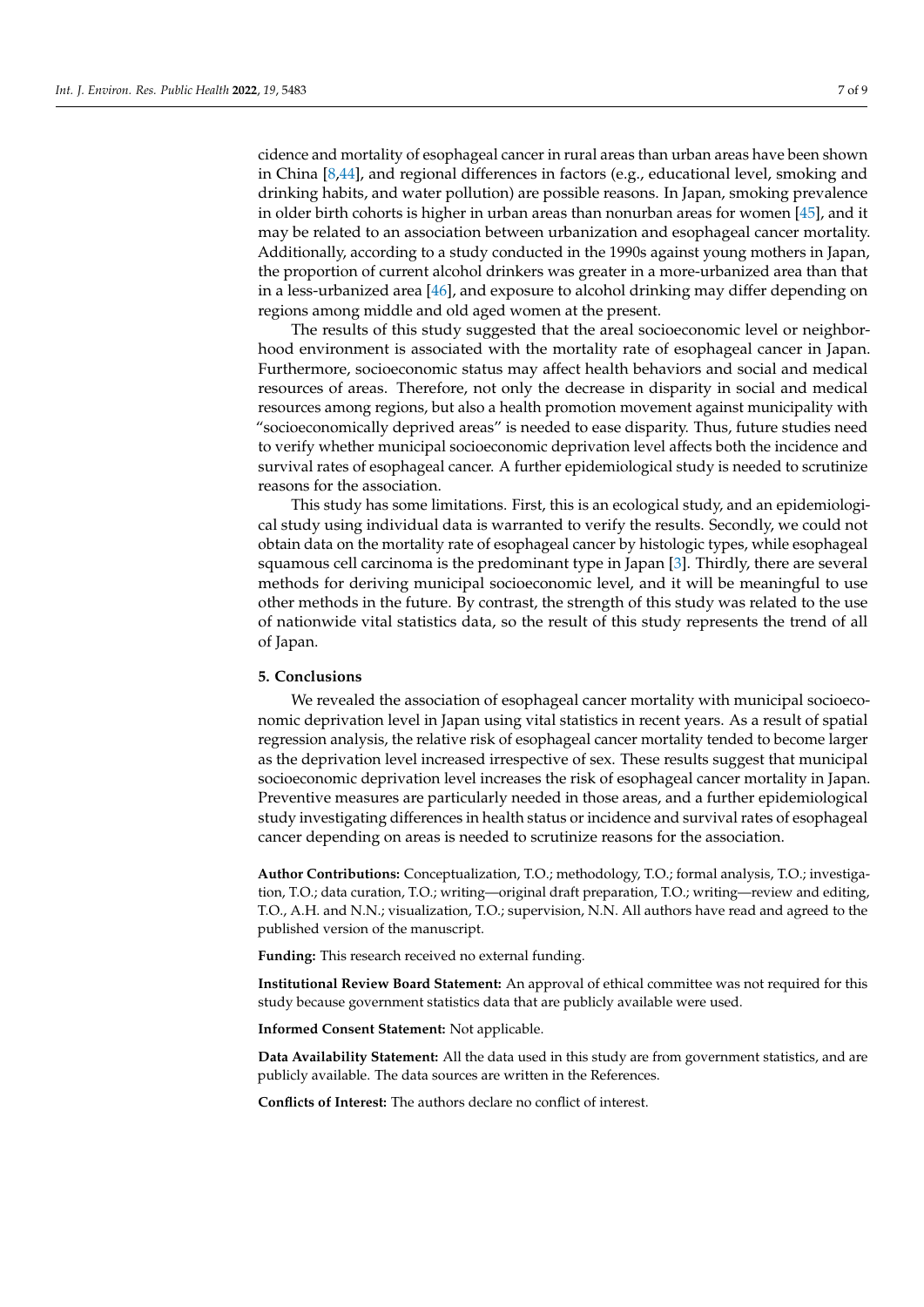## **References**

- <span id="page-7-0"></span>1. Ferlay, J.; Soerjomataram, I.; Dikshit, R.; Eser, S.; Mathers, C.; Rebelo, M.; Parkin, D.M.; Forman, D.; Bray, F. Cancer Incidence and Mortality Worldwide: Sources, Methods and Major Patterns in GLOBOCAN 2012. *Int. J. Cancer* **2015**, *136*, E359–E386. [\[CrossRef\]](http://doi.org/10.1002/ijc.29210) [\[PubMed\]](http://www.ncbi.nlm.nih.gov/pubmed/25220842)
- <span id="page-7-1"></span>2. Malhotra, G.K.; Yanala, U.; Ravipati, A.; Follet, M.; Vijayakumar, M.; Are, C. Global Trends in Esophageal Cancer. *J. Surg. Oncol.* **2017**, *115*, 564–579. [\[CrossRef\]](http://doi.org/10.1002/jso.24592) [\[PubMed\]](http://www.ncbi.nlm.nih.gov/pubmed/28320055)
- <span id="page-7-2"></span>3. Watanabe, M.; Tachimori, Y.; Oyama, T.; Toh, Y.; Matsubara, H.; Ueno, M.; Kono, K.; Uno, T.; Ishihara, R.; Muro, K.; et al. Registration Committee for Esophageal Cancer of the Japan Esophageal Society. Comprehensive Registry of Esophageal Cancer in Japan, 2013. *Esophagus* **2021**, *18*, 1–24. [\[CrossRef\]](http://doi.org/10.1007/s10388-020-00785-y) [\[PubMed\]](http://www.ncbi.nlm.nih.gov/pubmed/33047261)
- <span id="page-7-3"></span>4. Lin, Y.; Totsuka, Y.; He, Y.; Kikuchi, S.; Qiao, Y.; Ueda, J.; Wei, W.; Inoue, M.; Tanaka, H. Epidemiology of Esophageal Cancer in Japan and China. *J. Epidemiol.* **2013**, *23*, 233–242. [\[CrossRef\]](http://doi.org/10.2188/jea.JE20120162) [\[PubMed\]](http://www.ncbi.nlm.nih.gov/pubmed/23629646)
- <span id="page-7-4"></span>5. Katanoda, K.; Hori, M.; Matsuda, T.; Shibata, A.; Nishino, Y.; Hattori, M.; Soda, M.; Ioka, A.; Sobue, T.; Nishimoto, H. An Updated Report on the Trends in Cancer Incidence and Mortality in Japan, 1958–2013. *Jpn. J. Clin. Oncol.* **2015**, *45*, 390–401. [\[CrossRef\]](http://doi.org/10.1093/jjco/hyv002) [\[PubMed\]](http://www.ncbi.nlm.nih.gov/pubmed/25637502)
- <span id="page-7-5"></span>6. Koizumi, S.; Motoyama, S.; Iijima, K. Is the Incidence of Esophageal Adenocarcinoma Increasing in Japan? Trends from the Data of a Hospital-Based Registration System in Akita Prefecture, Japan. *J. Gastroenterol.* **2017**, *53*, 827–833. [\[CrossRef\]](http://doi.org/10.1007/s00535-017-1412-4)
- <span id="page-7-6"></span>7. Center of Cancer Control and Information Services NCC. Cancer Statistics in Japan, Cancer Information Service. Available online: [https://ganjoho.jp/en/professional/statistics/table\\_download.Html](https://ganjoho.jp/en/professional/statistics/table_download.Html) (accessed on 3 April 2022).
- <span id="page-7-7"></span>8. Kou, K.; Baade, P.D.; Guo, X.; Gatton, M.; Cramb, S.; Lu, Z.; Fu, Z.; Chu, J.; Xu, A.; Sun, J. Area Socioeconomic Status Is Independently Associated with Esophageal Cancer Mortality in Shandong, China. *Sci. Rep.* **2019**, *9*, 6388. [\[CrossRef\]](http://doi.org/10.1038/s41598-019-42774-x)
- <span id="page-7-22"></span>9. Kou, K.; Baade, P.D.; Gatton, M.; Cramb, S.M.; Sun, J.; Lu, Z.; Fu, Z.; Chu, J.; Xu, A.; Guo, X. Individual- and Area-Level Socioeconomic Inequalities in Esophageal Cancer Survival in Shandong Province, China: A Multilevel Analysis. *Cancer Epidemiol. Biomark. Prev.* **2019**, *28*, 1427–1434. [\[CrossRef\]](http://doi.org/10.1158/1055-9965.EPI-19-0203)
- <span id="page-7-9"></span>10. Launay, L.; Dejardin, O.; Pornet, C.; Morlais, F.; Guittet, L.; Launoy, G.; Bouvier, V. Influence of Socioeconomic Environment on Survival in Patients Diagnosed with Esophageal Cancer: A Population-Based Study. *Dis. Esophagus* **2012**, *25*, 723–730. [\[CrossRef\]](http://doi.org/10.1111/j.1442-2050.2011.01312.x)
- <span id="page-7-8"></span>11. Dos Santos, J.; Meira, K.C.; Simões, T.C.; Guimarães, R.M.; Telles, M.W.P.; Borges, L.F.; De Assis, A.C.P.; Silva, M.D.V.; Barbosa, I.R.; Giusti, A.C.B.D.S.; et al. Inequalities in Esophageal Cancer Mortality in Brazil: Temporal Trends and Projections. *PLoS ONE* **2018**, *13*, e0193135. [\[CrossRef\]](http://doi.org/10.1371/journal.pone.0193135)
- <span id="page-7-10"></span>12. Nakaya, T. Evaluating Socioeconomic Inequalities in Cancer Mortality by Using Areal Statistics in Japan: A Note on the Relation between the Municipal Cancer Mortality and the Areal Deprivation Index. *Proc. Inst. Statis. Math.* **2011**, *59*, 239–265. (In Japanese)
- <span id="page-7-11"></span>13. Kuwahara, A.; Takachi, R.; Tsubono, Y.; Sasazuki, S.; Inoue, M.; Tsugane, S.; JPHC Study Group. Socioeconomic Status and Gastric Cancer Survival in Japan. *Gastric Cancer* **2010**, *13*, 222–230. [\[CrossRef\]](http://doi.org/10.1007/s10120-010-0561-4) [\[PubMed\]](http://www.ncbi.nlm.nih.gov/pubmed/21128057)
- 14. Zaitsu, M.; Kim, Y.; Lee, H.; Takeuchi, T.; Kobayashi, Y.; Kawachi, I. Occupational Class Differences in Pancreatic Cancer Survival: A Population-Based Cancer Registry-Based Study in Japan. *Cancer Med.* **2019**, *8*, 3261–3268. [\[CrossRef\]](http://doi.org/10.1002/cam4.2138) [\[PubMed\]](http://www.ncbi.nlm.nih.gov/pubmed/30953422)
- <span id="page-7-12"></span>15. Zaitsu, M.; Kobayashi, Y.; Myagmar-Ochir, E.; Takeuchi, T.; Kobashi, G.; Kawachi, I. Occupational Disparities in Survival from Common Cancers in Japan: Analysis of Kanagawa Cancer Registry. *Cancer Epidemiol.* **2022**, *77*, 102115. [\[CrossRef\]](http://doi.org/10.1016/j.canep.2022.102115) [\[PubMed\]](http://www.ncbi.nlm.nih.gov/pubmed/35104770)
- <span id="page-7-13"></span>16. Fukuda, Y.; Nakamura, K.; Takano, T. Cause-Specific Mortality Differences across Socioeconomic Position of Municipalities in Japan, 1973–1977 and 1993–1998: Increased Importance of Injury and Suicide in Inequality for Ages under 75. *Int. J. Epidemiol.* **2004**, *34*, 100–109. [\[CrossRef\]](http://doi.org/10.1093/ije/dyh283)
- <span id="page-7-14"></span>17. Kawakatsu, Y.; Koyanagi, Y.; Oze, I.; Kasugai, Y.; Morioka, H.; Yamaguchi, R.; Ito, H.; Matsuo, K. Association Between Socioeconomic Status and Digestive Tract Cancers: A Case-Control Study. *Cancers* **2020**, *12*, 3258. [\[CrossRef\]](http://doi.org/10.3390/cancers12113258)
- <span id="page-7-15"></span>18. Ministry of Health, Labour and Welfare of Japan. The Vital Statistics. Available online: [https://www.e-stat.go.jp/stat-search/](https://www.e-stat.go.jp/stat-search/files?Page=1&toukei=00450011&tstat=000001028897) [files?Page=1&toukei=00450011&tstat=000001028897](https://www.e-stat.go.jp/stat-search/files?Page=1&toukei=00450011&tstat=000001028897) (accessed on 3 April 2022).
- <span id="page-7-16"></span>19. Ministry of Internal Affairs and Communications. The Survey of Population, Demographics, and Household Number Based on the Basic Resident Register. Available online: [https://www.e-stat.go.jp/stat-search/files?Page=1&toukei=00200241&tstat=0000](https://www.e-stat.go.jp/stat-search/files?Page=1&toukei=00200241&tstat=000001039591) [01039591](https://www.e-stat.go.jp/stat-search/files?Page=1&toukei=00200241&tstat=000001039591) (accessed on 3 April 2022).
- <span id="page-7-17"></span>20. Ministry of Internal Affairs and Communications. State of Prefectures and Municipalities (System of Social and Demographic Statistics). Available online: <https://www.e-stat.go.jp/regional-statistics/Ssdsview> (accessed on 3 April 2022).
- <span id="page-7-18"></span>21. Ministry of Internal Affairs and Communications. The Census. Available online: [https://www.e-stat.go.jp/stat-search/files?](https://www.e-stat.go.jp/stat-search/files?Page=1&toukei=00200521) [Page=1&toukei=00200521](https://www.e-stat.go.jp/stat-search/files?Page=1&toukei=00200521) (accessed on 3 April 2022).
- <span id="page-7-19"></span>22. Ministry of Land, Infrastructure, Transport and Tourism. The Digital National Land Information (Administrative Area Data). Available online: [https://nlftp.mlit.go.jp/ksj/gml/datalist/KsjTmplt-N03-v3\\_0.Html](https://nlftp.mlit.go.jp/ksj/gml/datalist/KsjTmplt-N03-v3_0.Html) (accessed on 20 March 2022).
- <span id="page-7-20"></span>23. Clayton, D.; Kaldor, J. Empirical Bayes Estimates of Age-Standardized Relative Risks for Use in Disease Mapping. *Biometrics* **1987**, *43*, 671–681. [\[CrossRef\]](http://doi.org/10.2307/2532003)
- <span id="page-7-21"></span>24. Aungkulanon, S.; Tangcharoensathien, V.; Shibuya, K.; Bundhamcharoen, K.; Chongsuvivatwong, V. Area-Level Socioeconomic Deprivation and Mortality Differentials in Thailand: Results from Principal Component Analysis and Cluster Analysis. *Int. J. Equity Health* **2017**, *16*, 117. [\[CrossRef\]](http://doi.org/10.1186/s12939-017-0613-z)